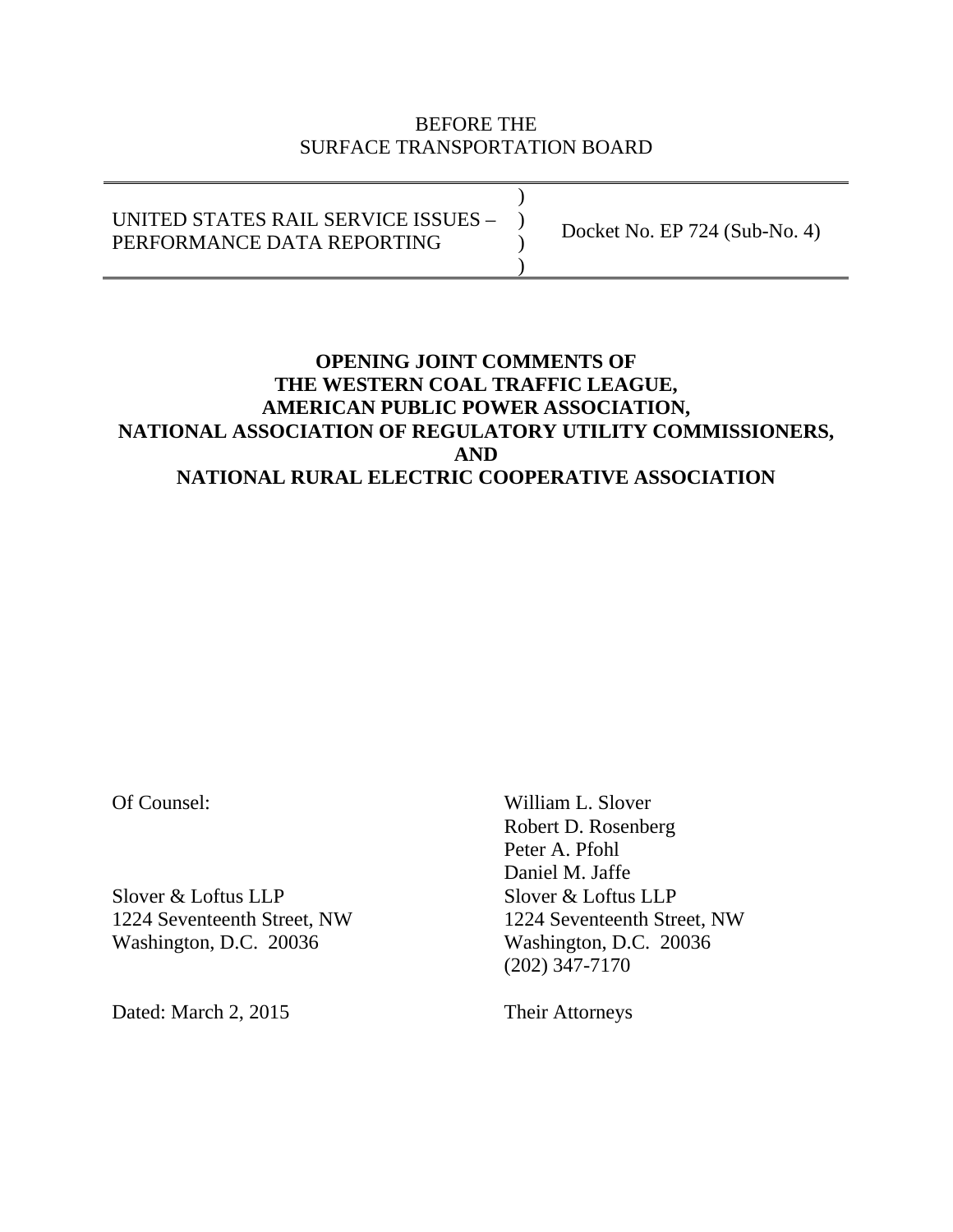### BEFORE THE SURFACE TRANSPORTATION BOARD

UNITED STATES RAIL SERVICE ISSUES – ) PERFORMANCE DATA REPORTING  $)$ 

 $)$ 

Docket No. EP 724 (Sub-No. 4)

## **OPENING JOINT COMMENTS OF THE WESTERN COAL TRAFFIC LEAGUE, AMERICAN PUBLIC POWER ASSOCIATION, NATIONAL ASSOCIATION OF REGULATORY UTILITY COMMISSIONERS, AND NATIONAL RURAL ELECTRIC COOPERATIVE ASSOCIATION**

Western Coal Traffic League ("WCTL"), American Public Power

Association ("APPA"), National Association of Regulatory Utility Commissioners

("NARUC"), and National Rural Electric Cooperative Association ("NRECA")

(collectively "Coal Shippers/NARUC") hereby submit their Opening Joint Comments in

accordance with the Board's order served December 30, 2014 in this Notice of Proposed

Rulemaking ("NPRM") proceeding.

#### **BACKGROUND**

 The importance of reliable rail service to electric utilities, the agricultural community, other rail shippers, and the public was once again demonstrated in 2013 and 2014. The breakdown in rail service by some of the nation's largest rail carriers during this period had a profound impact on utilities, businesses and communities across the United States and especially in the Midwest, Texas, and the Southwest. Many utilities experienced severe coal shortages that forced the idling or curtailing of coal electric generating units, which resulted in utilities and their ratepayers, members and citizens

-1-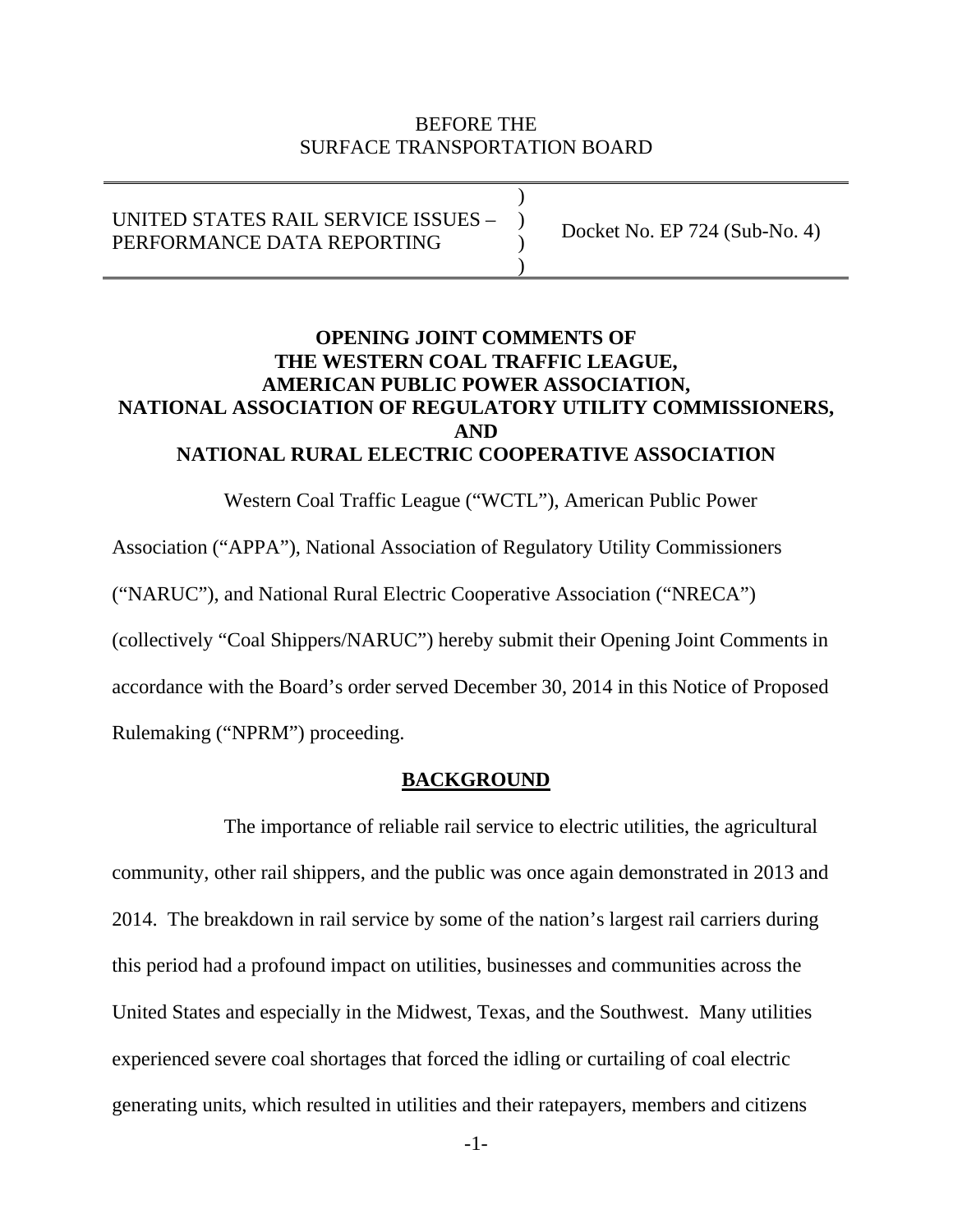incurring millions of dollars in costs for the purchase of replacement fuel and/or power. While the railroads were publicly apologetic, they took no financial responsibility for their service failures and even resisted requests for service plans and service reporting data that were urged by shippers.

 The STB held two public hearings in 2014 to address the severe service deficiencies experienced by so many rail shippers, including coal shippers. Through those hearings and public comments filed throughout 2014, it became apparent that the STB lacked in-depth data into the performance of the railroads under its jurisdiction because the Board did not collect any service-related metrics and was, instead, reliant on limited industry data disseminated by the Association of American Railroads ("AAR"). WCTL's members and many other shippers urged the Board to require the railroads to report important service-related metrics to the Board and the public on a regular basis. On June 20, 2014, the Board ordered CP and BNSF to provide certain grain shipment data.<sup>1</sup> However, after the second public hearing, the Board ordered, on October 8, 2014, that all the Class I railroads report a broader spectrum of data on a weekly basis, and the Board, with this proceeding, proposes to make the October 8, 2014 order permanent with certain modifications.<sup>2</sup>

 Coal Shippers/NARUC support the Board's efforts. However, Coal Shippers/NARUC submit that certain crucial data, such as cycle times in key corridors, is

<sup>&</sup>lt;u>1</u> The Board had required certain grain service-related reports. *U.S. Rail Serv. Issues—Grain*, Docket No. EP 724 (Sub-No. 2) (STB served June 20, 2014).

<sup>2</sup> *U.S. Rail Serv. Issues—Data Collection*, Docket No. EP 724 (Sub-No. 3) (STB served Oct. 8, 2014) ("*Interim Data Order*").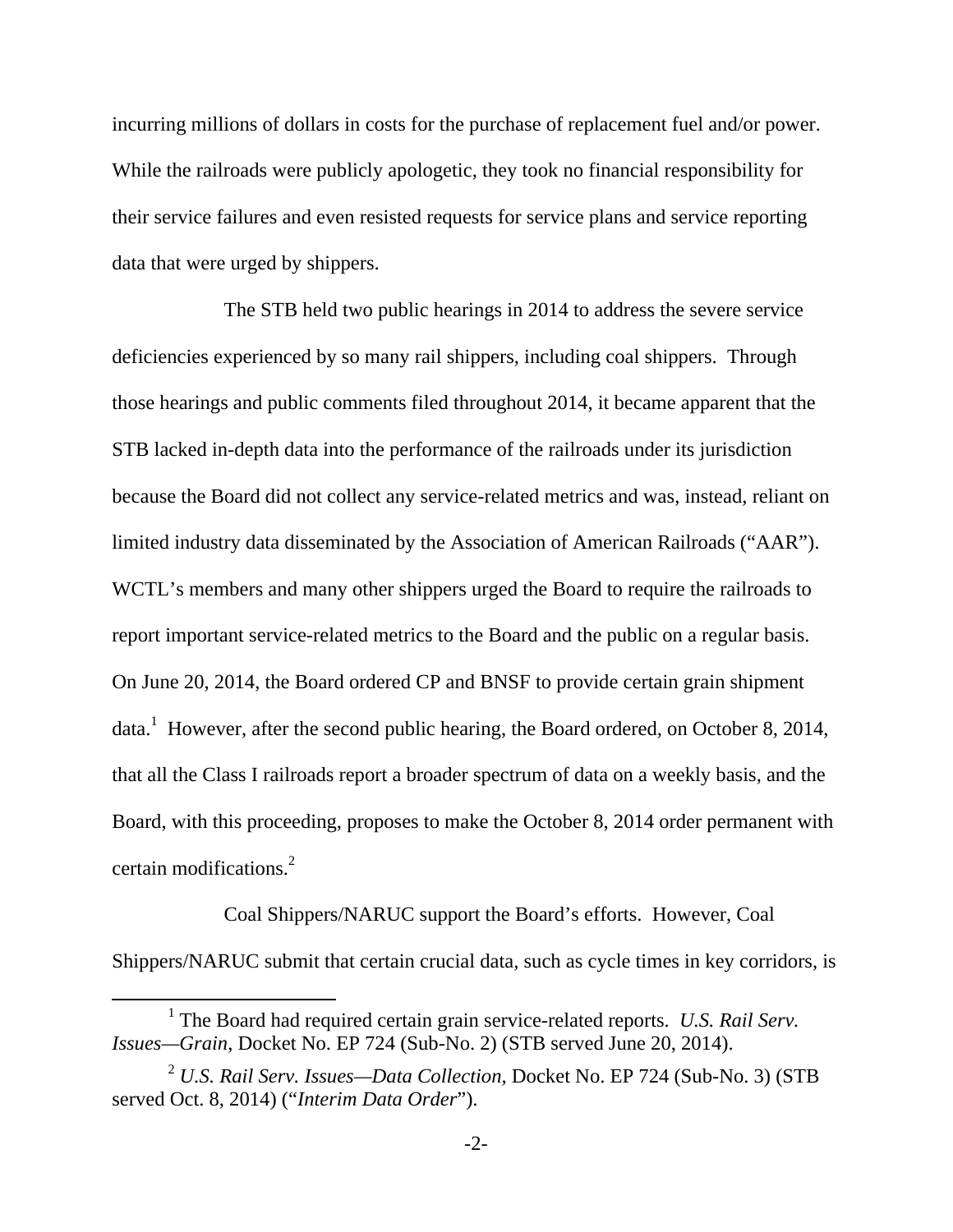absent from the Board's proposal, and, herein, Coal Shippers/NARUC detail the additional rail performance data that the Board should collect as well as modifications the Board should make to the current proposal.

## **IDENTITY AND INTEREST<sup>3</sup>**

 WCTL is a voluntary association, whose membership is comprised exclusively of organizations that purchase and ship coal from origins west of the Mississippi River. WCTL members collectively consume more than 150 million tons of coal annually that is moved by rail. Its members include investor-owned electric utilities, electric cooperatives, state power authorities, municipalities, and a non-profit fuel supply cooperative.

 APPA is the national service organization representing the interests of over 2,000 municipal and other state- and locally-owned electric utilities in 49 states (all but Hawaii). Collectively, public power utilities deliver electricity to one of every seven electric consumers (approximately 48 million people), serving some of the nation's largest cities, but also many of its smallest towns. Over 40% of the power generated by public power utilities is from coal.

 NARUC is the national organization of State commissions responsible for economic and safety regulation of utilities. NARUC members in the 50 states, the District of Columbia, Puerto Rico, and the Virgin Islands have the obligation under State law to ensure the establishment and maintenance of such energy utility services as may

 $\frac{1}{3}$  Coal Shippers/NARUC previously participated in *United States Rail Service Issues*, Docket No. EP 724. However, in the interest of full disclosure, the identity and interest of each of participant in these comments is detailed herein.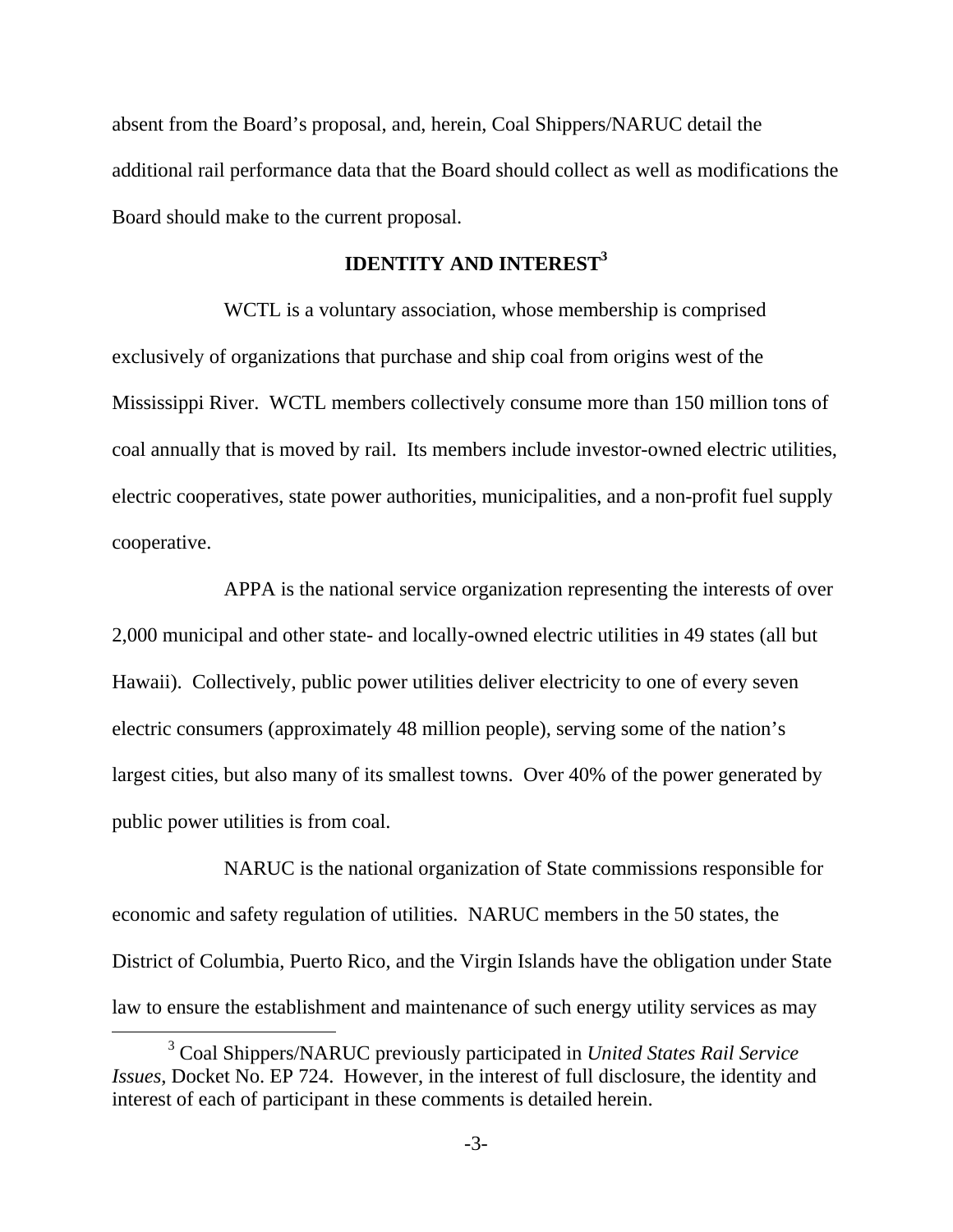be required by the public convenience and necessity, as well as ensuring such services are provided at just and reasonable rates. NARUC is consistently recognized by Congress, the Courts, and a host of federal agencies (including the Federal Energy Regulatory Commission), as the proper entity to represent the collective interests of State utility commissions*.*

 NRECA is the national service organization for more than 900 not-forprofit rural electric utilities that provide electric energy to approximately 42 million consumers in 47 states or 13% of the nation's population. Kilowatt-hour sales by rural electric cooperatives account for approximately 11% of all electric energy sold in the United States. NRECA members generate approximately 50% of the electric energy they sell and purchase the remaining 50% from non-NRECA members. The vast majority of NRECA members are not-for profit, consumer-owned cooperatives. NRECA's members also include approximately 65 generation and transmission ("G&T") cooperatives, which generate and transmit power to 668 of the 841 distribution cooperatives. The G&Ts are owned by the distribution cooperatives they serve. Remaining distribution cooperatives receive power directly from other generation sources within the electric utility sector. Both distribution and G&T cooperatives were formed to provide reliable electric service to their owner-members at the lowest reasonable cost.

#### **COMMENTS**

## **I. The Need for STB Oversight of Railroad Performance**

The past 20 months have provided a clear and irrefutable demonstration that the Board must require the Class I railroads to regularly provide service metrics to

-4-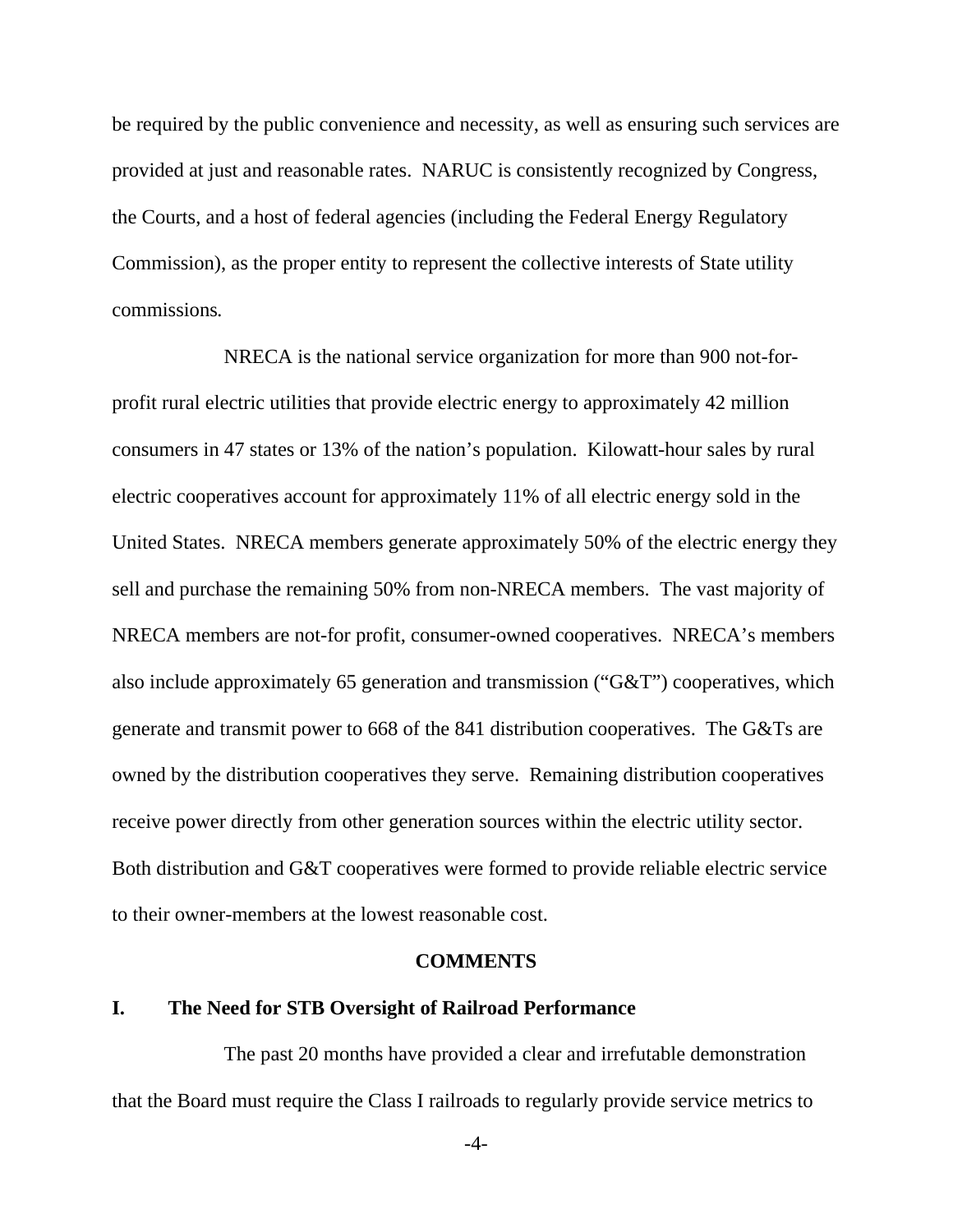the Board and the public. As the service challenges facing many railroads became acute, the public and the Board had only a limited amount of data available, mostly metrics published by the AAR, namely cars online; trains speeds; train speeds by train type; and terminal dwell time. Some shippers also provided data on their specific service problems. This limited set of data severely hampered evaluation of the service problems, and the lack of data collection also allowed the crisis to build without forewarning the Board.

 Coal Shippers/NARUC note that it is common in the utility industry to collect a wide variety of data to ascertain the ability of utilities to provide reliable electric service at a reasonable cost. Given the significant regulatory protection afforded to the rail industry, it is incumbent on the Board to ensure the railroads meet the needs of the shipping public – many of whom are captive to railroads.

 As the Board is charged with regulating the service of a transportation mode that is vital to our nation's economy, relying on the AAR's limited data – that could be discontinued at any time<sup>4</sup>  $-$  is untenable. In addition, transparency of railroad performance is important. The AAR data are not subject to independent verification. The railroads have complete discretion to disclose, or not disclose, whatever data they

 $\overline{4}$  $4$  The AAR is responsive to its members and not the shipping public. The performance data provided by the AAR could be discontinued at any time leaving all stakeholders in the dark if the Board does not otherwise act. Already, some pertinent data has disappeared from certain railroad publications. For example, BNSF used to publish data in its online employee newsletter detailing its performance in certain categories (*e.g.*, coal car miles per day (plan vs. goal)), but it ceased publishing such data in 2014.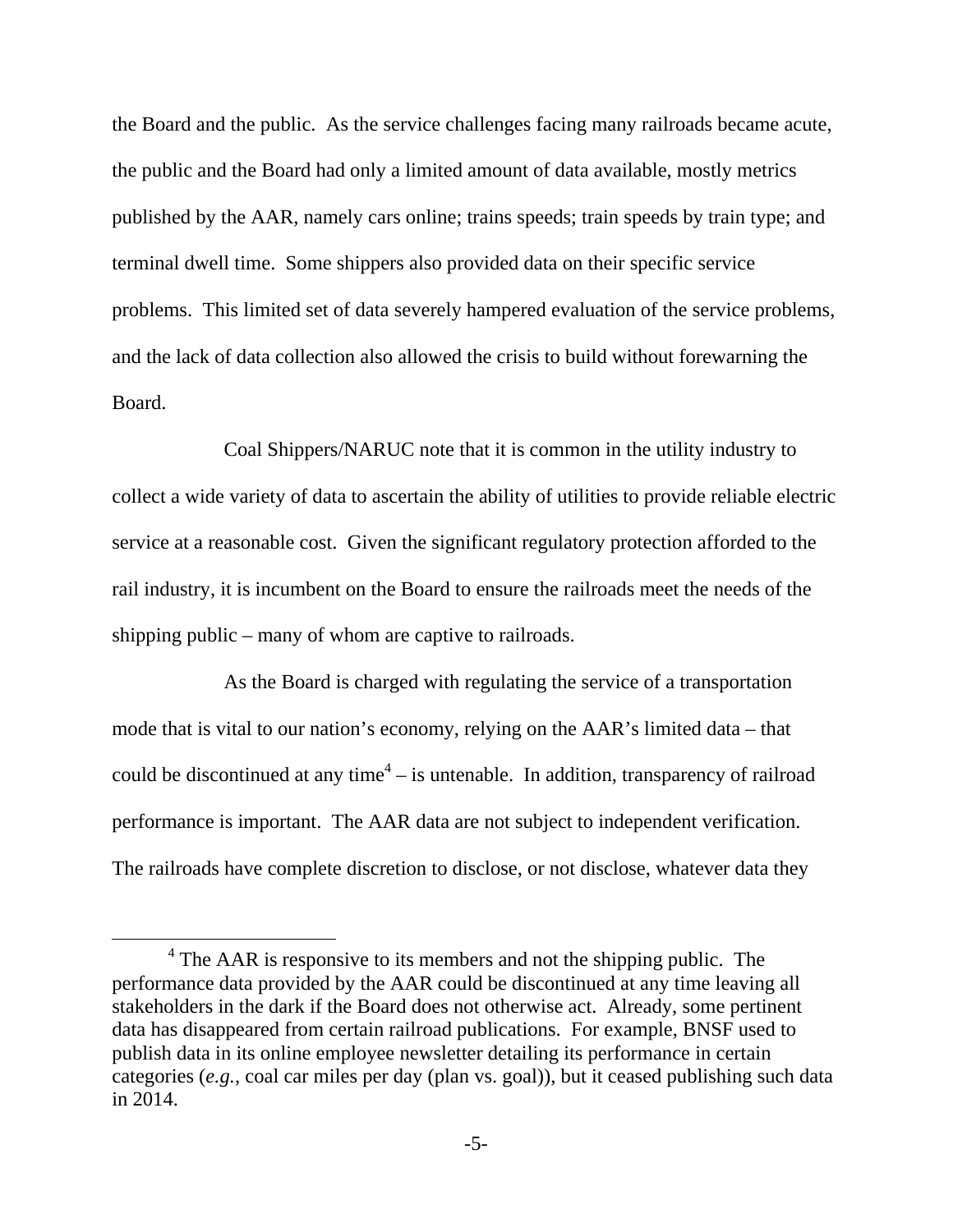choose through the  $AAR$ <sup>5</sup>. The Board's adoption of reporting requirements will hopefully bring not only more critical information to light, but improve the way it is reported through specific standards that the railroads must meet. Coal Shippers/NARUC are, therefore, relieved that the Board has decided to formally require regular service metric reporting from the Class I railroads.

# **II. The Board's Proposed Regulations**

The Board's service metric reporting NPRM covers nine (9) categories of

service metrics:

- 1. System average train speed by train type;
- 2. Weekly average terminal dwell time for the reporting carrier's system and its 10 largest terminals;
- 3. Total cars on line by car type;
- 4. Weekly average unit train dwell time at origin and interchange by train type;
- 5. Weekly number of trains held short of destination or interchange for longer than six (6) hours, organized by train type and reason;
- 6. Weekly number of empty and loaded cars that have not moved for more than (i) 48 hours but less than or equal to 120 hours or (ii) more than 120 hours by commodity;
- 7. Weekly number of grain cars loaded and billed, broken down by certain STCC number;
- 8. For cars identified in item No. 7, additional details by state; and

 $\frac{1}{5}$  $5$  The railroads resisted providing more data during 2014 as well. Coal Shippers/NARUC note that increased secrecy has been a hallmark of recent actions by some railroads. For example, BNSF has moved all of its generally applicable tariff publications into a section of its website that is not publicly accessible – even the tariff publication that covers its mileage-based fuel surcharge, which is at issue, *inter alia*, in *Rail Fuel Surcharges (Safe Harbor)*, Docket No. EP 661 (Sub-No. 2).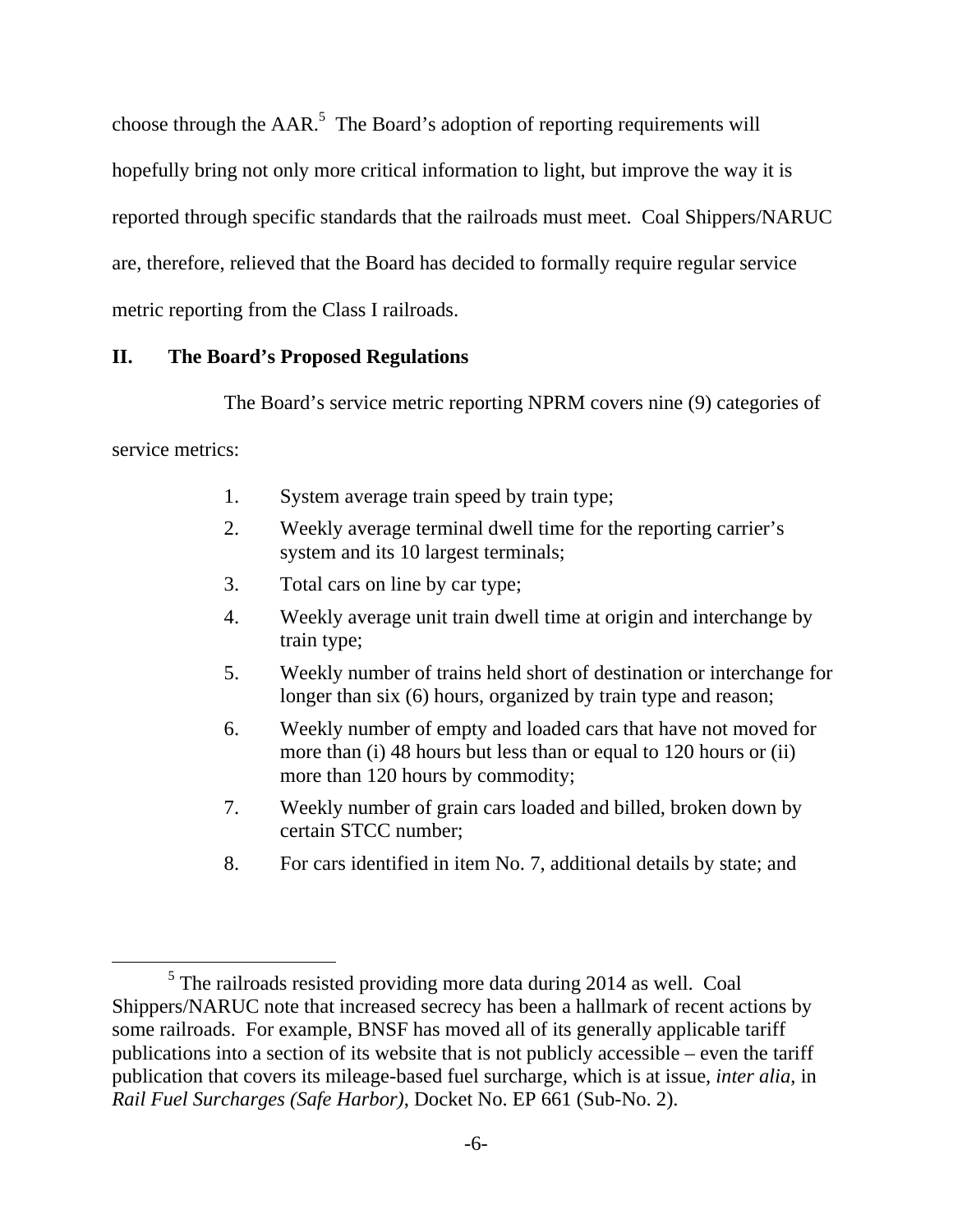9. Weekly coal unit train or coal car loadings.<sup>6</sup>

 The Board's proposal tracks its *Interim Data Order* except it makes certain modifications that Coal Shippers/NARUC assert are important to better understanding the level of service provided by the railroads and identifying certain choke points that may be hindering carrier performance. Coal Shippers/NARUC also support the Board's addition of a quarterly reporting requirement on major rail infrastructure projects. *U.S. Rail Serv. Issues*—*Performance Data Collection*, Docket No. EP 724 (Sub-No. 4), slip op. at 13 (STB served Dec. 30, 2014) ("*NPRM*"). However, the Board's proposal also weakens certain reporting requirements from the *Interim Data Order* that should be retained.

#### **A. Weekly Average Dwell Time and Major Interchanges**

 For Item No. 4, weekly average dwell time, the Board's *Interim Data Order* only applied to dwell time experienced at origin. *NPRM*, slip op. at 5. The Board's revised proposal in this proceeding correctly adds dwell time at interchange locations to the reporting requirements. *Id.*

 As the Board is aware, dwell time at interchange is a potentially critical bottleneck. Major interchange locations such as Chicago and Kansas City can be a considerable source of frustration to many shippers as their trains arrive in these busy hubs and then sit, sometimes for days, awaiting a pickup or a delivery to a receiving carrier. And while a shipper can usually track its own cargo, insight into average dwell times will help shippers better understand and plan for long (or short) dwell times.

 <sup>6</sup> <sup>6</sup> The Board has also proposed certain reporting requirements for the Class I railroads operating in Chicago, which Coal Shippers/NARUC support. *NPRM*, slip op. at 12-13.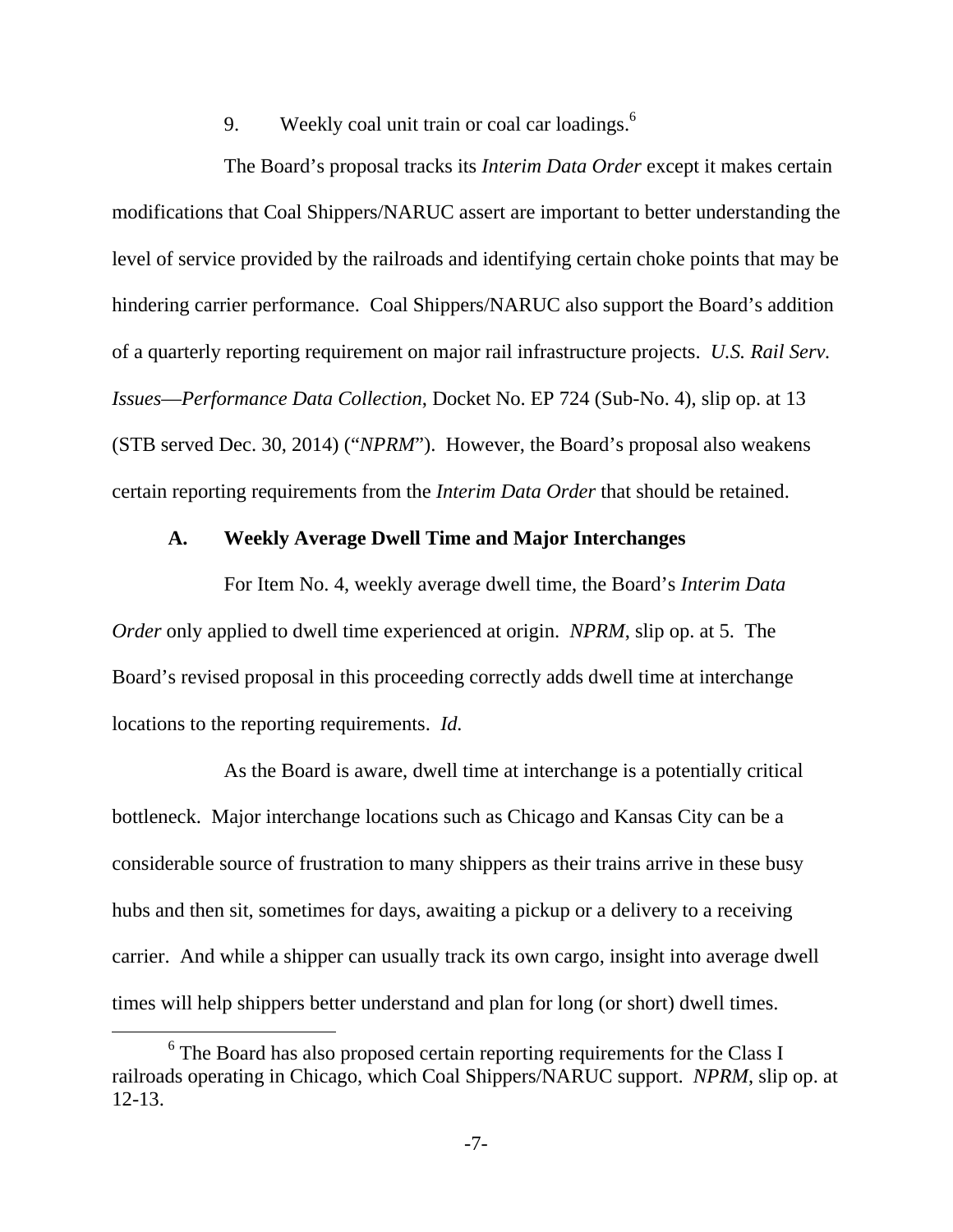Major terminals are not the only places where interchange times can be long. For example, Wisconsin Public Service Corporation (a WCTL member) testified to the Board, at its September 4, 2014 hearing in Fargo, ND, about an increase in cycle times on a joint Union Pacific Railroad ("UP") and Canadian National Railway coal movement where some of that cycle time increase was attributable to increased interchange time in Wisconsin Rapids.

 Coal Shippers/NARUC, therefore, urge the Board to retain the reporting of interchange times in its final regulations.

 The Board should, however, modify its proposed regulations to require the carriers to report interchange dwell times at each of their 10 largest interchange locations in addition to system-wide dwell times the proposal currently requires. This reporting requirement would track the Board's proposal in Item No. 2, which requires the reporting of terminal dwell times at the 10 largest terminals for each carrier. In addition, for unit coal trains, where many shippers own and supply their own equipment, the Board should require the carriers to report average dwell times at individual interchanges for empty coal unit trains.

#### **B. Trains Held Short**

 The Board's NPRM requires that the carriers report the cause for trains that are held short of destination or interchange for more than six consecutive hours. *Id.*, slip op. at 11-12. Coal Shippers/NARUC support this requirement and its inclusion in the final regulations. However, Coal Shippers/NARUC note that the cause "other (explain)" is frustratingly vague. *Id.*, slip op. at 11. Indeed, a review of the weekly service reports

-8-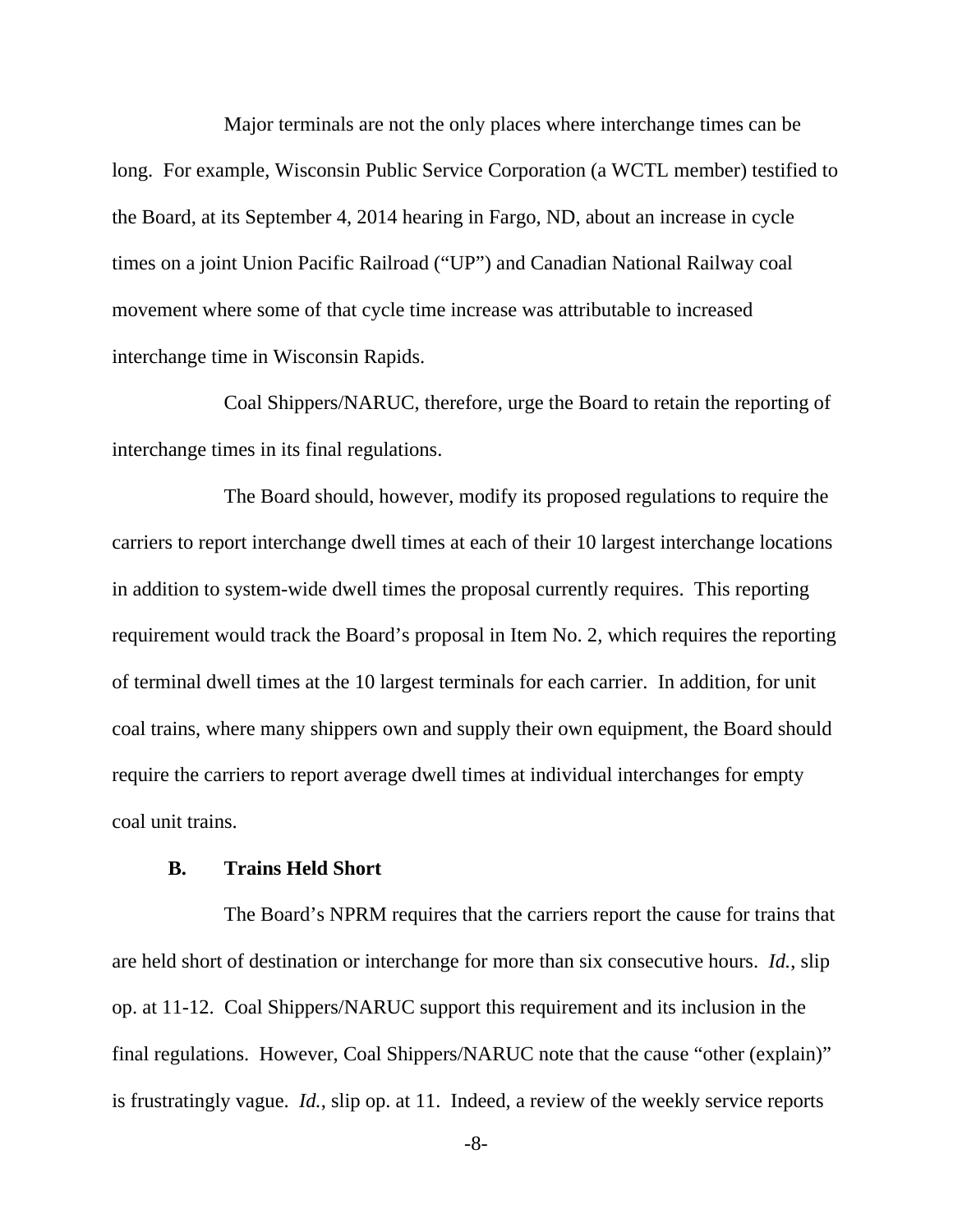that UP and BNSF have filed since the *Interim Data Order* indicate that they have done little to break out the causes. For example, BNSF has simply used "Road, Terminal, Other" and UP has used "Customer, Foreign Road, Incidents/Weather, Other."<sup>7</sup>

 Such generic explanations – particularly "other" in a category already labeled "other" – are not especially instructive. Compounding the problem, the "other" category represents a large portion of the causes for trains being held short. Thus, Coal Shippers/NARUC urge the Board to either clarify the regulations by requiring more detailed breakdowns within the "other" category, or create more categories, such as "Foreign Road" and "Weather."

#### **C. Weekly Coal Unit Train Loadings**

The Board's NPRM proposes to require the railroads to report total coal unit train or car loadings for the reporting week by coal production region. The Board's proposal unnecessarily undermines the *Interim Data Order*, which required that the railroads report the number of unit train loadings versus plan for the week. *Id.*, slip op. at 4. The Board's revision in the NPRM makes the service metric far less informative because it would be difficult to determine if the railroads are keeping up with demand in general or even their own loading plans. BNSF, CSX Transportation ("CSXT"), and Norfolk Southern Railway ("NS") have all been reporting this metric since October.<sup>8</sup>

 <sup>7</sup> *See, e.g.*, BNSF's and UP's Weekly Service Reports filed Nov. 26, 2014 and Feb. 18, 2015.

<sup>8</sup> *See* BNSF, NS, and CSXT weekly service reports filed in *U.S. Rail Serv. Issues—Data Collection*, Docket No. EP 724 (Sub-No. 3).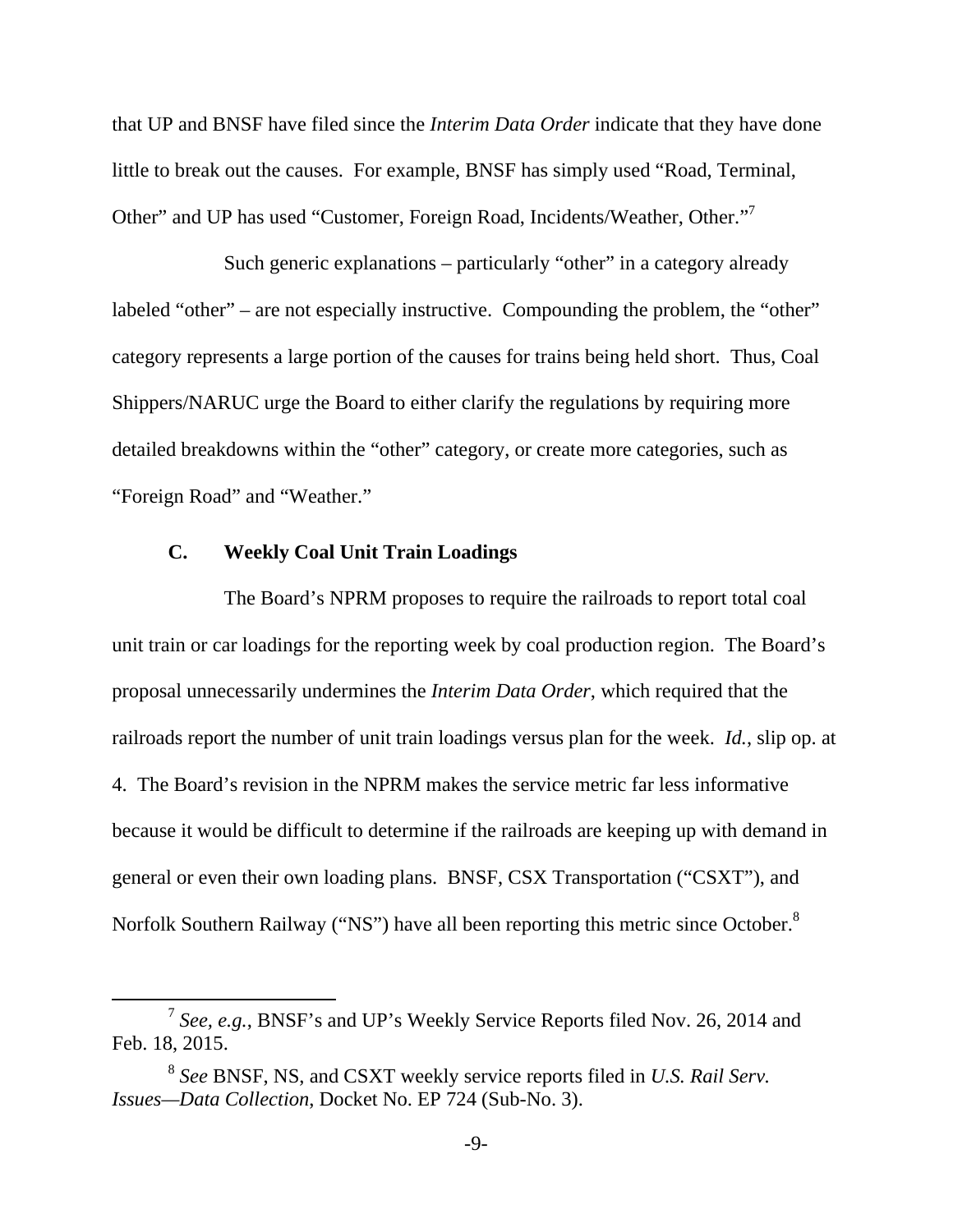Only UP objected to providing this data, arguing that reporting this data somehow violated its confidentiality obligations to shippers. $9$  UP's argument is a red herring. All of the data is aggregated, and no shipper-specific information is implicated. Thus, Coal Shippers/NARUC urge the Board to retain the requirement that the coal loadings be reported versus the plan for the reporting week.

### **D. Quarterly Reporting on the Progress of Major Rail Infrastructure Projects**

The Board's proposal requires that the Class I railroads report the progress and purpose of major rail infrastructure projects exceeding \$25 million. *See*, *NPRM*, slip op. at 13. Coal Shippers/NARUC support this reporting requirement. The Class I railroads regularly laud their capital spending plans, but it is often difficult to determine the degree to which such work actually expands or enhances the capacity of the railroads. In addition, Coal Shippers/NARUC urge the Board to review such data with an eye towards whether the railroads' investments are sufficient to meet their common carrier obligations in the long term.<sup>10</sup>

### **III. Coal Shippers/NARUC Proposed Additional Data Collection**

 WCTL, through its testimony and written submissions to the Board, emphasized the need for the Board to collect certain information that is critical to its

 <sup>9</sup> *See* Letter of Louise A. Rinn (UP), *U.S. Rail Serv. Issues—Data Collection*, Docket No. EP 724 (Sub-No. 3) (filed Oct. 22, 2014).

 $10$  The Board's proposed service metric data can also aid in determining whether carriers are able to meet their common carrier obligations.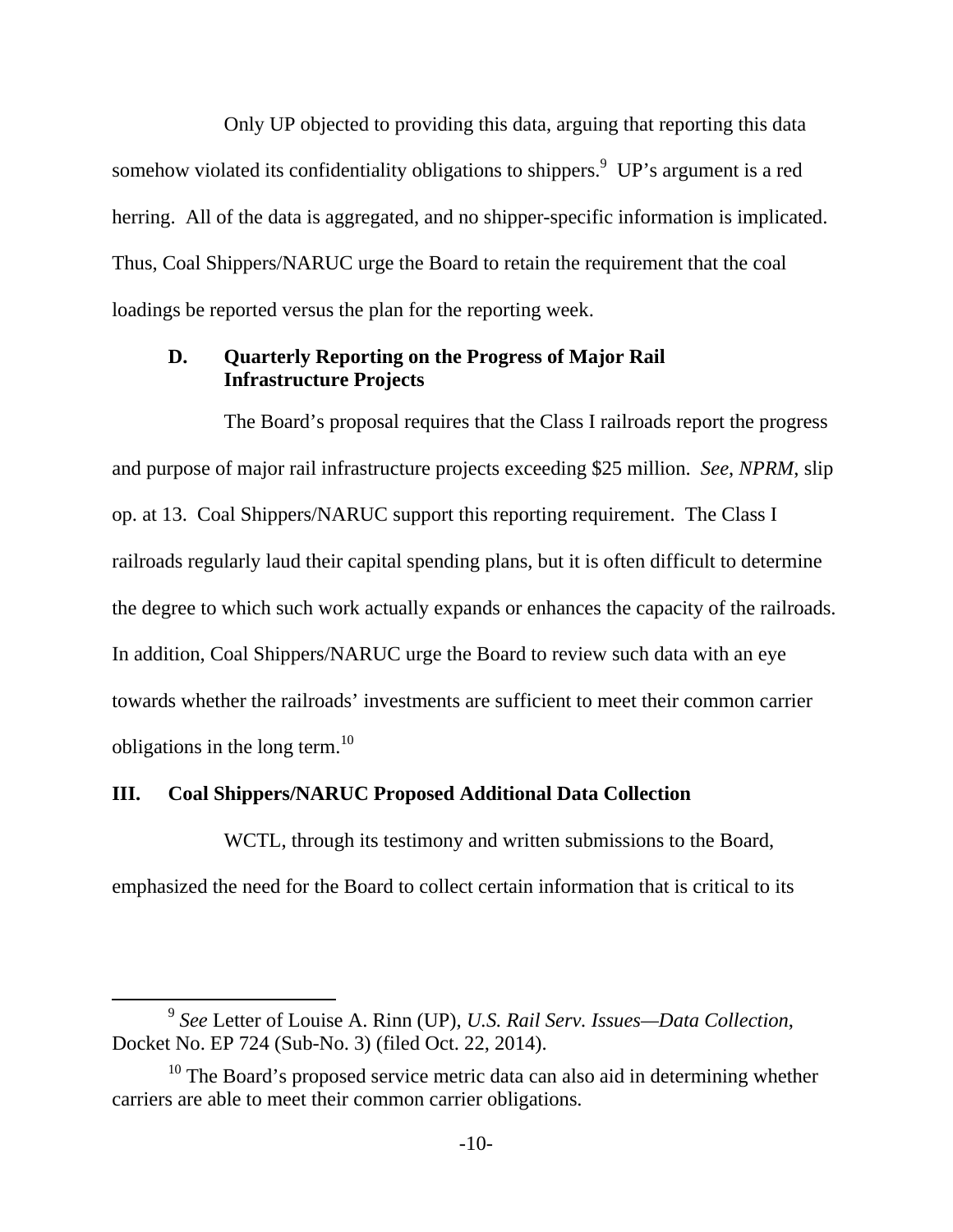members and coal shippers in general.<sup>11</sup> The Board's *Interim Data Order* and its NPRM do include, in part, some of the metrics identified by WCTL, including: (i) actual number of coal cars loaded; (ii) limitation on crews for coal trains (only partially captured in the trains holding metric); and (iii) shortages in locomotive power (only partially captured in the trains holding metric). *NPRM*, slip op. at 11-12. However, Coal Shippers/NARUC are concerned that the proposed regulations continue to omit important information that coal shippers rely on and which aid in understanding the railroads' coal shipment performance.

Before turning to the specific data the Board should collect, Coal

Shippers/NARUC note that detailed reporting for coal trains is vital. The Federal Energy Regulatory Commission ("FERC"), NARUC and others have expressed concerns that the consistent supply of coal via rail is critical to the reliability of the electric grid.<sup>12</sup> Indeed, the Board itself has recognized its critical nature:

<sup>&</sup>lt;sup>11</sup> See Letter from Bette Whalen, WCTL President, to Hon. Daniel R. Elliott III, STB Chairman (Mar. 14, 2014); *Petition of the Western Coal Traffic League to Institute a Proceeding to Address the Adequacy of Coal Transportation Service Originating in the Western United States*, Docket No. EP 723 (filed Mar. 24, 2014); Testimony of David McMillan (Allete) and Bob Kahn (TMPA) on behalf of WCTL, Allete and TMPA, *U.S. Rail Serv. Issues*, Docket No. EP 724 (filed Apr. 17, 2014); Testimony of Dave Wanner on behalf of WCTL and WPS, *U.S. Rail Serv. Issues*, Docket No. EP 724 (filed Sept. 5, 2014); Petition of the Western Coal Traffic League for an Order Requiring BNSF Railway Company to Submit a Coal Service Recovery Plan, *U.S. Rail Serv. Issues*, Docket No. EP 724 (filed Oct. 22, 2014).

<sup>12</sup> *See* FERC Meeting Agenda Item, Docket No. AD15-3-000, *Discussion on Coal Delivery* (Dec. 18, 2014); FERC Commission Meeting, Oct. 16, 2014, available at http://ferc.capitolconnection.org/101614/fercarchive\_flv.htm (Commissioner Moeller speaking at minute 40); Letter of NARUC, APPA, EEI and NRECA, *U.S. Rail Serv. Issues—Data Collection*, Docket No. 724 (Sub-No. 3) (filed Oct. 31, 2014).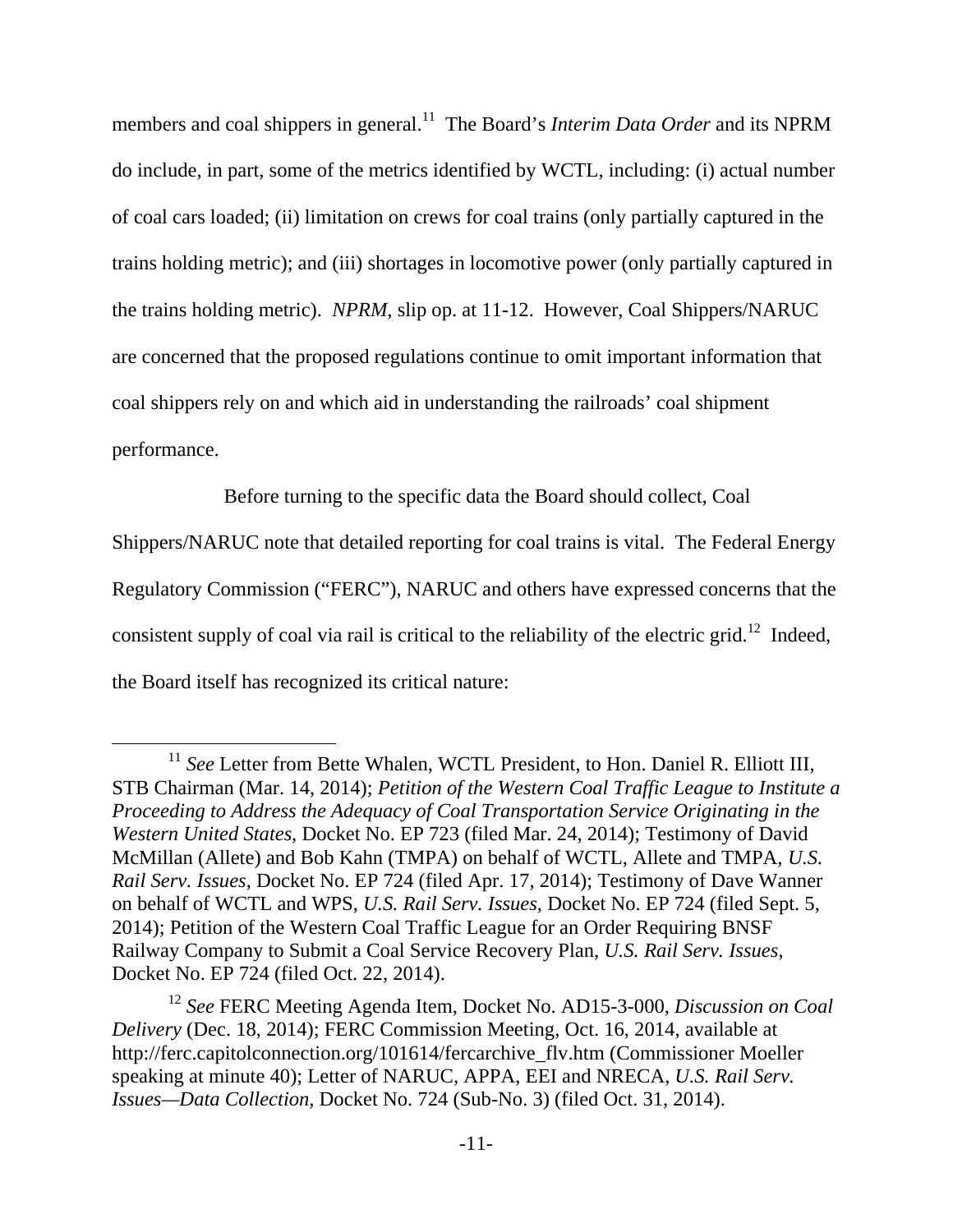The Board views the reliability of the nation's energy supply as crucial to this nation's economic and national security, and the transportation by rail of coal and other energy resources as a vital link in the energy supply chain.<sup>13</sup>

In addition, coal shipments are, by volume, the single largest commodity handled by the

nation's Class I railroads.<sup>14</sup> The Board's proposal must better reflect the outsized impact

that coal train service has on the railroads, coal shippers, and the public.<sup>15</sup>

Coal Shippers/NARUC propose that the Board's final regulations include

the following coal-specific service metrics:

- 1. Weekly average cycle times for coal trains over any portion of the carrier's ten (10) most frequently used coal train corridors (*e.g.*, Powder River Basin ("PRB") mines to Kansas City);
- 2. The weekly average number of coal trainsets in service broken down between shipper-supplied (private trainsets) and carrier-supplied trains sets;
- 3. Any restriction on the utilization of shipper-provided equipment in coal service;
- 4. General restrictions on the availability of crews for coal service; and
- 5. General restrictions on the availability of locomotives for coal service.

Item No. 1 is vital to coal shippers. The railroads, such as BNSF and UP,

have key coal corridors. Understanding how coal trains are moving through those

corridors is vital to all the stakeholders in understanding how the railroads are

 <sup>13</sup> *See Establishment of a Rail Energy Transportation Advisory Committee*, Docket No. EP 670, slip op. at 2 (STB served July 17, 2007).

<sup>14</sup> *See, e.g.*, Presentation of the AAR, slide 4, available at http://onlinepubs.trb.org/ onlinepubs/railtransreg/Gray031414.pdf (coal represented 40% (727 million ton out of 1.8 billion tons) of the freight handled by the Class I railroads in 2012). *See also* https://www.aar.org/Documents/Railroad-Statistics.pdf.

<sup>&</sup>lt;sup>15</sup> Coal Shippers/NARUC note that the Board's proposal provides for detailed reporting by state for a number of grain-related service metrics. Implementing additional reporting for coal is also warranted.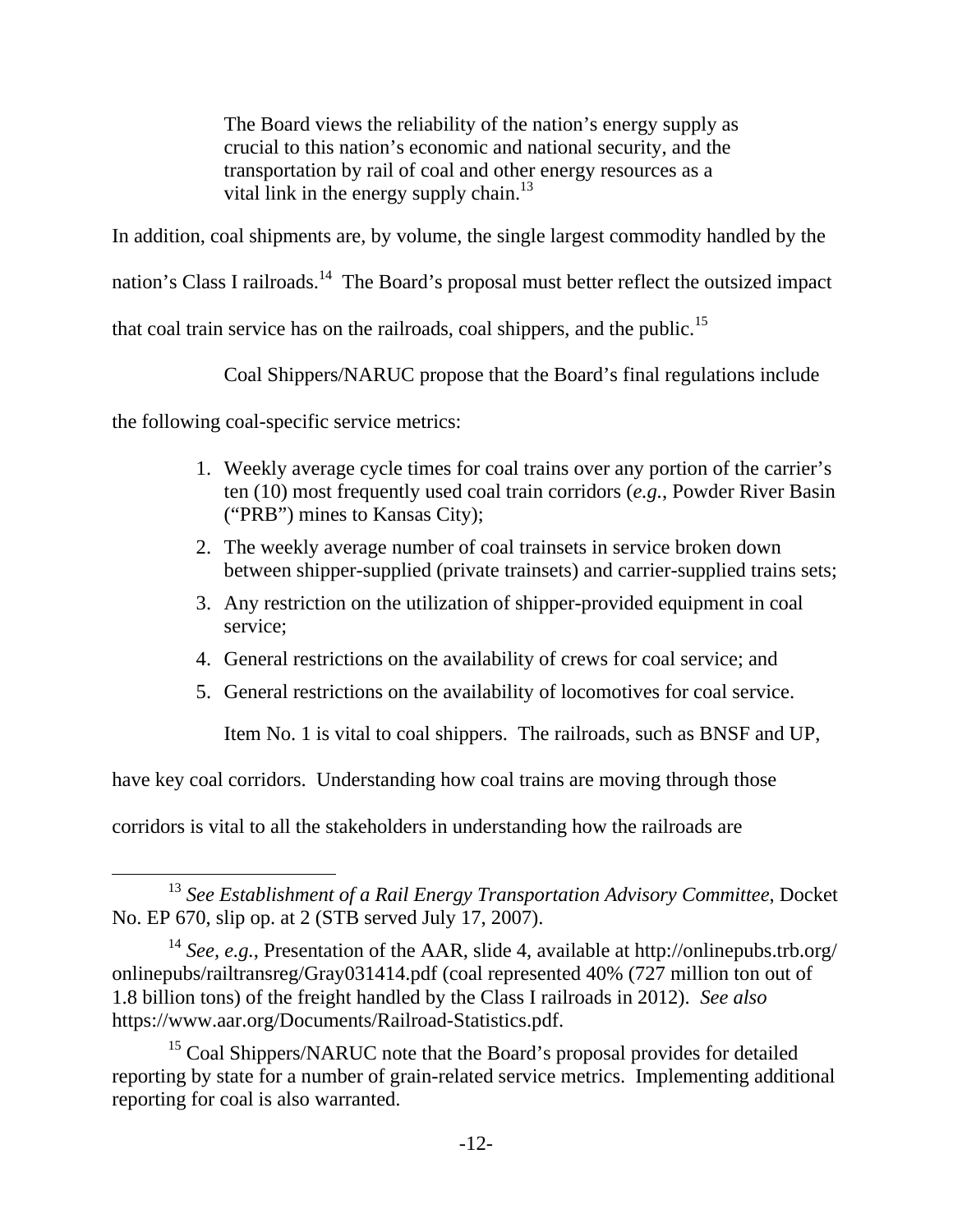performing. For example, if a railroad is struggling to reach Chicago, but is having no trouble reaching Fort Worth, attention from customers and the Board can be paid to the problem areas. In addition, coal shippers track their individual cycle times very carefully, but it is often difficult to determine if service issues are isolated or widespread. Cycle time reporting by corridor can help pinpoint isolated versus widespread problems. In addition, coal train cycle time issues identified over a specific corridor can provide insight into service difficulties that other commodities sharing that corridor may face. This information will assist the Board in evaluating whether service and resources are being allocated fairly and efficiently, and whether the carriers are able to meet their common carrier obligations.

 Item Nos. 2 and 3 reflect the importance of sets in service and restrictions thereto when evaluating coal service. For example, a reduction in sets in service coupled with increased train speeds and cycle times may indicate that the railroad is performing well and less equipment will be needed. Conversely, a reduction in trainsets, coupled with decreases in train speeds and cycle times may suggest a railroad is parking sets and that a decline in coal deliveries is imminent.

 Item Nos. 4 and 5 would aid in determining whether there are systemic crew or locomotive shortages for coal trains service. While the trains holding reporting requirement in the NPRM does identify crews and locomotives as possible causes for six (6) hours or longer delays, item Nos. 4 and 5 would focus on overall shortages. For example, if there are crew or locomotive shortages due to diversions to other service, such information is vital to impacted coal shippers.

-13-